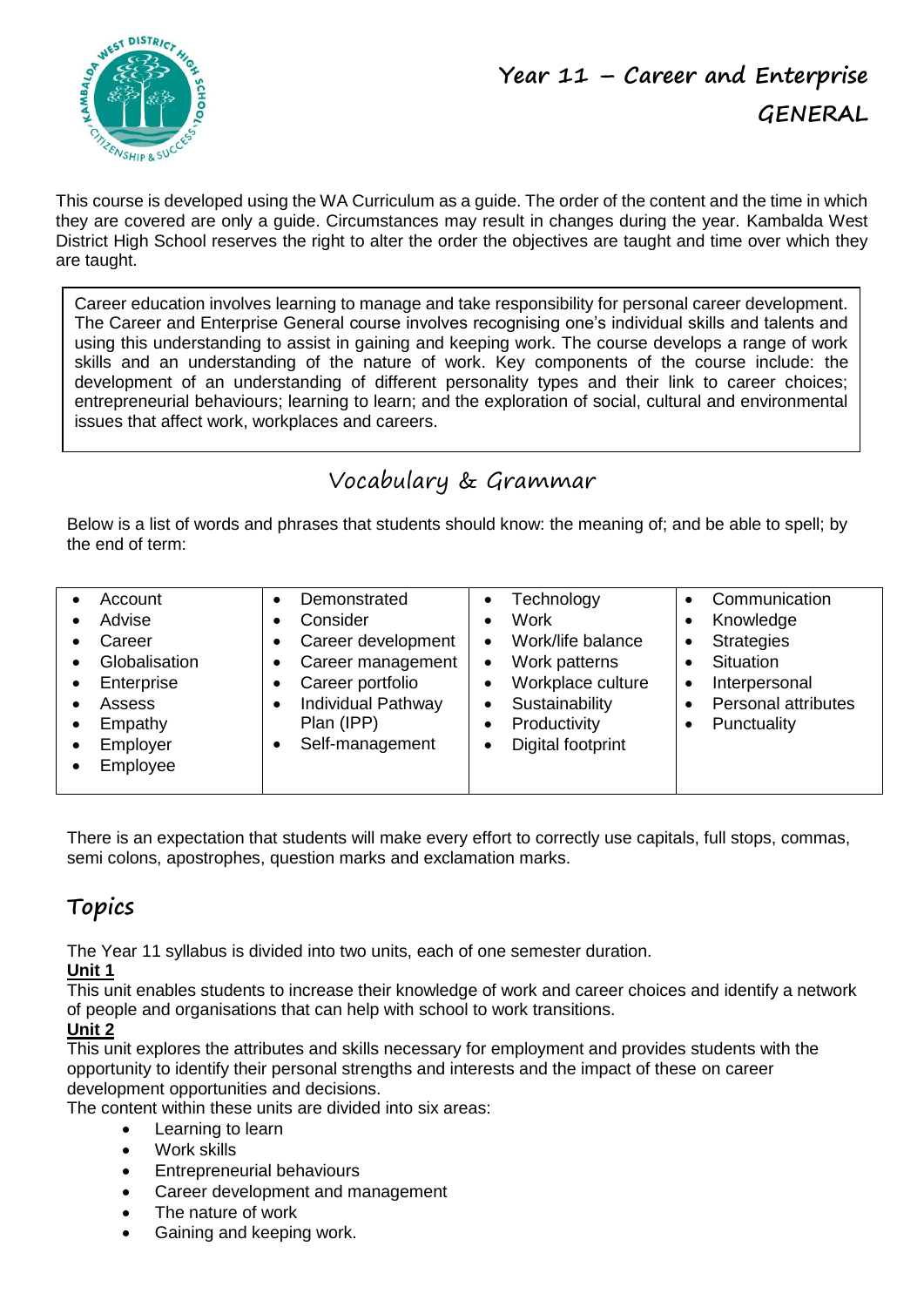#### **Learning to learn**

Proactive participation in lifelong personal and professional learning experiences supports career building towards preferred futures. Ongoing learning experiences, together with updating knowledge and skills, create career development sustainability and opportunities for career building, especially in challenging and unexpected circumstances. Having an awareness of, and selecting relevant learning experiences, is dependent on recognising personal characteristics, interests, values, needs and beliefs as well as understanding that learning experiences can increase career development opportunities and successes.

#### **Work skills**

The work skills required in the contemporary workplace are a set of transferrable skills that are based on the ability to cope with the evolving expectations on communication protocols, the advances in digital technologies and the importance of embracing cultural and social diversity. Communication procedures and processes are used to transmit information and maintain supportive relationships, both internally and externally, with clients, customers, suppliers and the general public.

#### **Entrepreneurial behaviours**

Major social, cultural and technological changes are inevitable in the world of work. These include globalisation, use of natural resources and environmental sustainability, increased accountability for work performance, ongoing introduction of new technology, the constant need to upgrade skills and competencies, more decentralised industrial relations practices, flatter organisational structures, increased outsourcing of services by businesses, and a heightened focus on customers and their expectations. The impact of change provides opportunities for individuals, workplace organisations and businesses. There are risks in optimising opportunities in a fast moving, changing and uncertain future. These risks are best controlled by the knowledge and analysis of changes occurring in the world of paid and unpaid work, and in all types of workplaces, from large corporations to small businesses. Individuals need to plan proactively and build careers with an understanding of these considerations.

#### **Career development and management**

Career development and management is a dynamic, ongoing process that needs to be proactively managed to secure, create and maintain work. It is about the changing nature of life and work roles throughout life. Career development and management, includes work search techniques, exploring personal attributes and skills and decision making. The purposes and use of individual pathway plans (IPPs) and career portfolios are explored. Work search techniques include gathering information from various resources and accessing current labour market information.

#### **The nature of work**

The nature of work is complex and varied in many ways. The types of work required to create products or perform services for clients, customers and suppliers are defined in response to local, national and international market forces. New types of workplaces are emerging and old ones, which are no longer capable of meeting market demands, are disappearing as a result. All workplace operations involve managing human, physical, financial and technological resources. All these must comply with quality assurance standards and relevant workplace legislation, including occupational safety and health. Policies and procedures set the boundaries and conditions that guide the management and processes of all workplace operations.

#### **Gaining and keeping work**

Gaining and keeping work involves processes associated with building and maintaining self-image, interacting effectively with others and being open to change and growth. Gaining and keeping work involves strategies for dealing with predictable changes in work patterns and settings as well as the impact of change on short and long term career management. Gaining and keeping work involves the ability to apply core skills, such as, self-marketing and reflection, and to explain the relationship between these skills and personal interests, values, beliefs and attributes.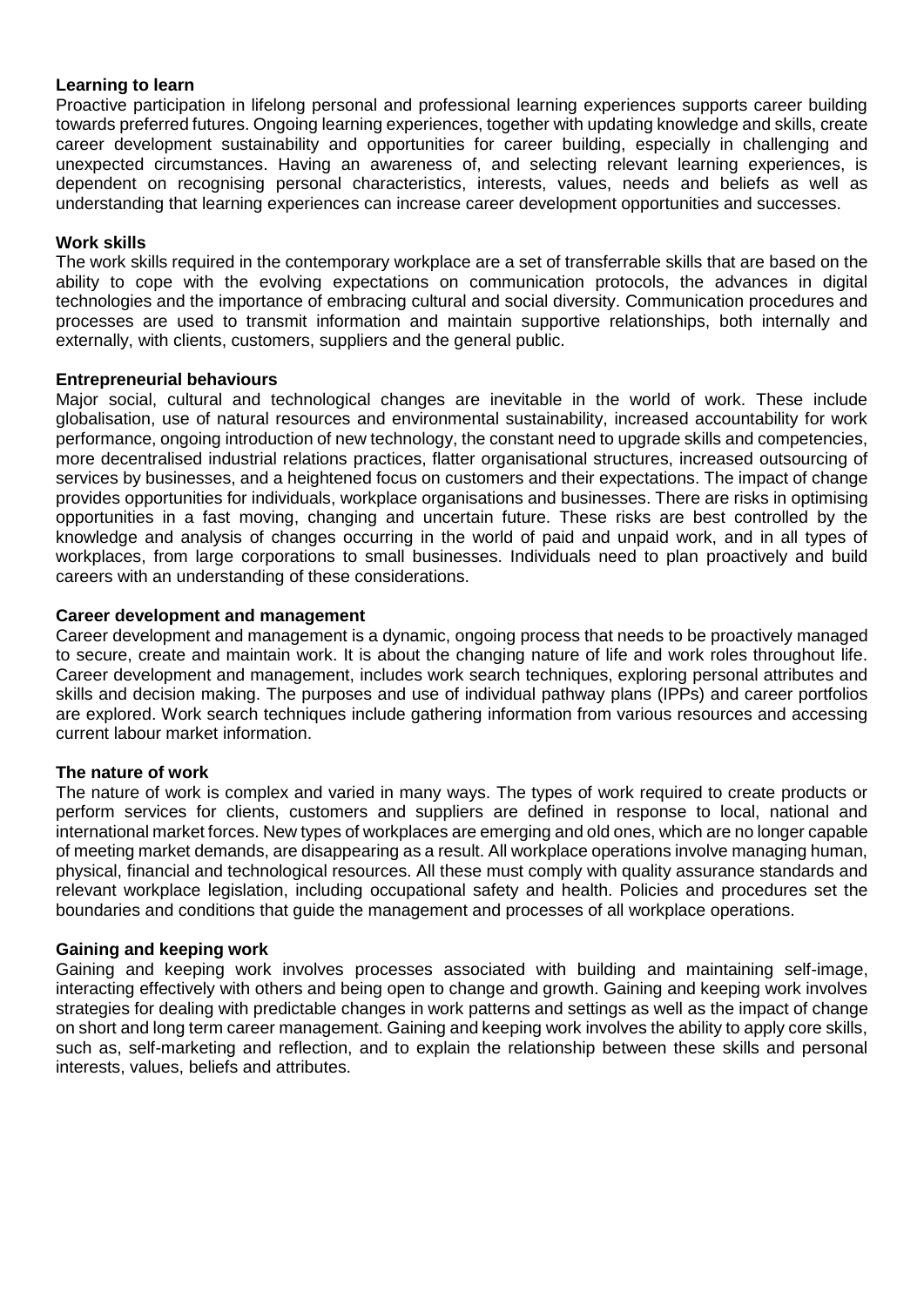## **COURSE OUTLINE 2022 GENERAL CAREER AND ENTERPRISE YEAR 11**



### **Semester 1 – UNIT 1**

| Week    | Topics/Syllabus                                                                                                                                                                                                                                                                                                                                                                                                                                                                                                                                                                                                                                                                                                                                                                                                                                                                                                                                                                                                                                                                                                                                                                                                                                                                                                                                                                                                                  | Assessment                                     | Resources |
|---------|----------------------------------------------------------------------------------------------------------------------------------------------------------------------------------------------------------------------------------------------------------------------------------------------------------------------------------------------------------------------------------------------------------------------------------------------------------------------------------------------------------------------------------------------------------------------------------------------------------------------------------------------------------------------------------------------------------------------------------------------------------------------------------------------------------------------------------------------------------------------------------------------------------------------------------------------------------------------------------------------------------------------------------------------------------------------------------------------------------------------------------------------------------------------------------------------------------------------------------------------------------------------------------------------------------------------------------------------------------------------------------------------------------------------------------|------------------------------------------------|-----------|
|         | Term 1                                                                                                                                                                                                                                                                                                                                                                                                                                                                                                                                                                                                                                                                                                                                                                                                                                                                                                                                                                                                                                                                                                                                                                                                                                                                                                                                                                                                                           |                                                |           |
| $1 - 3$ | <b>Introduction to the Unit</b><br>Syllabus, course and assessment outline<br>Learning to learn<br>the potential labour market disadvantage of leaving school<br>$\bullet$<br>without qualifications<br>the role of ongoing education and training in gaining and keeping<br>$\bullet$<br>work<br>benefits of accessing ongoing education and training<br>$\bullet$<br>the concept of personal development opportunities<br>$\bullet$<br>the concept of professional development opportunities<br>$\bullet$<br>the need to choose personal and professional development<br>$\bullet$<br>opportunities that align to own skills, attributes, values and<br>interests<br>the impact of challenging and unexpected events on the school-<br>$\bullet$<br>to-work transition<br>strategies to deal with unexpected circumstances in own career<br>$\bullet$<br>the value of a personal mentor to assist in ongoing learning and<br>$\bullet$<br>development<br>strategies to find and access appropriate information sources<br>$\bullet$<br>changes to personal networks that occur after leaving school<br>$\bullet$<br>decision-making steps:<br>$\bullet$<br>identify the problem<br>$\circ$<br>investigate alternatives<br>$\circ$<br>make a decision<br>$\circ$<br>evaluate the solution<br>$\Omega$<br>models for decision making, including:<br>$\bullet$<br>SWOT (strengths, weaknesses, opportunities, threats)<br>$\circ$ | Task 1:<br>Response<br>(10%)                   |           |
| $4 - 5$ | PMI (plus, minus, interesting)<br>$\circ$<br><b>Gaining and keeping work</b><br>the concept that personal and social networks can assist in gaining<br>and keeping work<br>identify own skills, attributes, interests and knowledge<br>$\bullet$<br>use self-reflection to make decisions of own suitability for a particular<br>job, including consideration of:<br>skills, attributes, interests and knowledge<br>personal values<br>$\circ$<br>likes and dislikes<br>$\circ$<br>strengths and weaknesses<br>$\circ$                                                                                                                                                                                                                                                                                                                                                                                                                                                                                                                                                                                                                                                                                                                                                                                                                                                                                                           | Task 2:<br>Investigation<br>(10%)              |           |
| $6 - 7$ | The nature of work<br>work patterns, including:<br>part-time<br>$\circ$<br>full-time<br>$\Omega$<br>fly-in/fly-out (FIFO)<br>$\circ$<br>volunteer<br>$\circ$<br>the advantages and disadvantages of different work patterns<br>٠<br>the concept of globalisation<br>$\bullet$<br>features of different types of work environments, including:<br>$\bullet$<br>traditional workspaces<br>$\circ$<br>contemporary workspaces (open-plan, hot desk, for example)<br>$\circ$<br>virtual workplaces (working from home, for example)<br>$\circ$<br>mobile work environments<br>$\circ$<br>dangerous environments<br>$\circ$<br>changing features of workplaces, including:<br>the physical layout of individual workspaces<br>$\circ$                                                                                                                                                                                                                                                                                                                                                                                                                                                                                                                                                                                                                                                                                                 | Task 3:<br>Production/p<br>erformance<br>(15%) |           |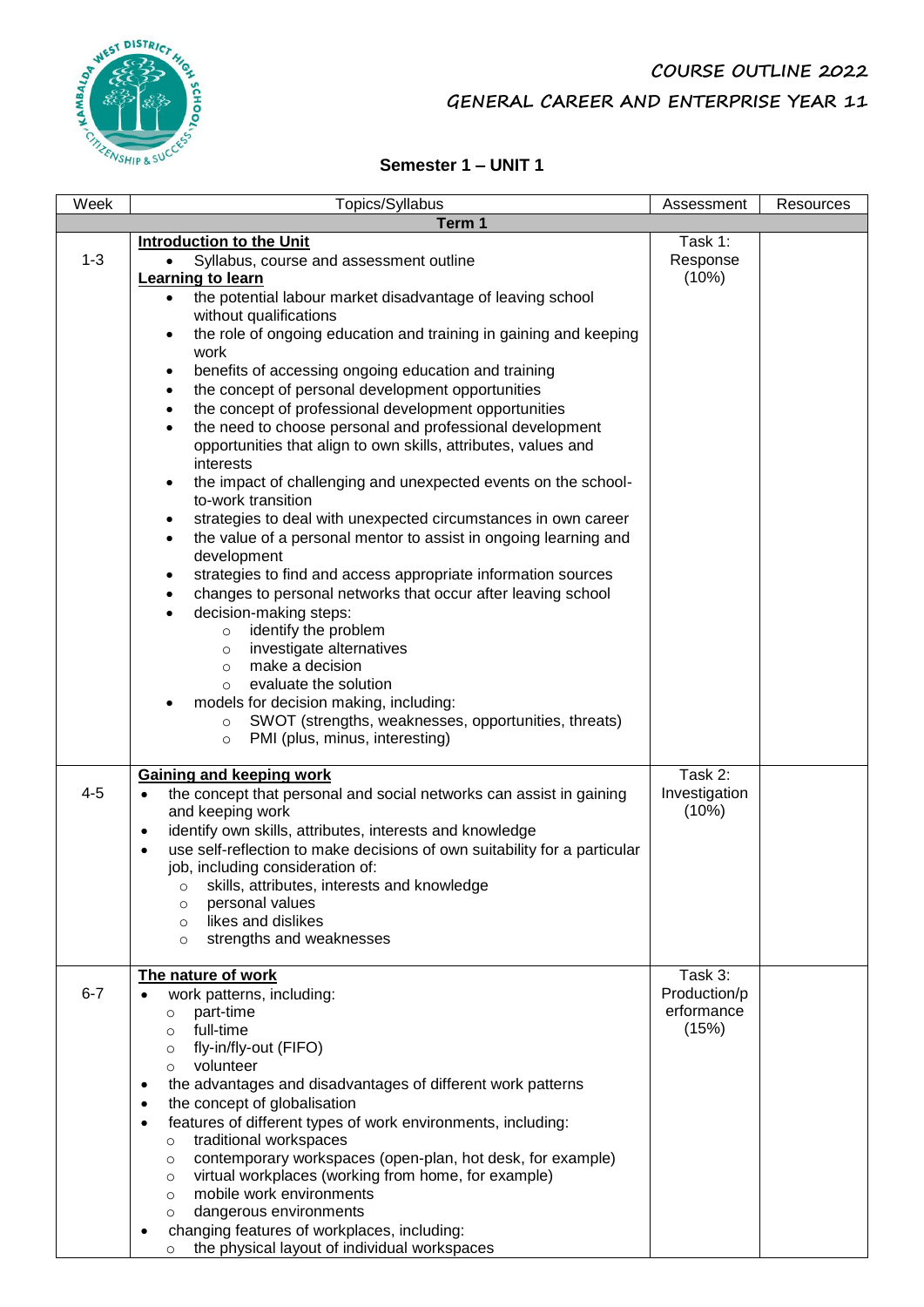|          | outsourcing of specialised skills<br>$\circ$                                                     |                        |  |
|----------|--------------------------------------------------------------------------------------------------|------------------------|--|
|          | <b>Work skills</b>                                                                               |                        |  |
| $8 - 10$ | how to interact positively and effectively with others through:<br>working as an individual      |                        |  |
|          | $\circ$<br>• establishing an individual's roles                                                  |                        |  |
|          | • meeting deadlines                                                                              |                        |  |
|          | working as a member of a team<br>$\circ$                                                         |                        |  |
|          | • collaboration<br>communication                                                                 |                        |  |
|          | • negotiation                                                                                    |                        |  |
|          | establishing and using networks<br>$\circ$                                                       |                        |  |
|          | • personal (family and friends)                                                                  |                        |  |
|          | social (such as sporting/community organisations)<br>٠<br>professional (such as work experience) |                        |  |
|          | ٠<br>strategies to enable appropriate and effective communication in a                           |                        |  |
|          | specific work environment, including:                                                            |                        |  |
|          | using an appropriate mode of communication<br>$\circ$                                            |                        |  |
|          | ■ text                                                                                           |                        |  |
|          | • phone call<br>• email                                                                          |                        |  |
|          | • spoken                                                                                         |                        |  |
|          | speaking clearly and directly<br>$\circ$                                                         |                        |  |
|          | using language appropriate to the situation and the specific job<br>$\circ$                      |                        |  |
|          | being assertive<br>$\circ$<br>negotiating responsively<br>$\circ$                                |                        |  |
|          | recognising forms of diversity within a work setting, including:                                 |                        |  |
|          | age<br>$\circ$                                                                                   |                        |  |
|          | gender<br>$\circ$                                                                                |                        |  |
|          | race<br>$\circ$<br>religion<br>$\circ$                                                           |                        |  |
|          | strategies to manage workload, including:<br>٠                                                   |                        |  |
|          | time management<br>$\circ$                                                                       |                        |  |
|          | priorities<br>$\circ$                                                                            |                        |  |
|          | allocating resources<br>identify and solve problems, using a decision-making model, as they<br>٠ |                        |  |
|          | arise in a work situation                                                                        |                        |  |
|          | the advantage for career development of having basic ICT skills                                  |                        |  |
|          | use ICT to organise data used in a workplace                                                     |                        |  |
|          | <b>Gaining and keeping work</b>                                                                  |                        |  |
|          | factors affecting job satisfaction, including:<br>job security<br>$\circ$                        |                        |  |
|          | benefits/compensation/pay<br>$\circ$                                                             |                        |  |
|          | opportunities to use skills and abilities<br>$\circ$                                             |                        |  |
|          | feeling safe in the work environment<br>$\circ$                                                  |                        |  |
|          | Term 2                                                                                           |                        |  |
|          | <b>Career development and management</b>                                                         | Task 4:                |  |
| $1 - 3$  | consider the impact of an individual's digital footprint on career                               | Investigation<br>(10%) |  |
|          | development when using social media and/or workplace technology<br>resources                     |                        |  |
|          | strategies to enhance self-understanding, including:<br>$\bullet$                                |                        |  |
|          | self-reflection<br>$\circ$                                                                       |                        |  |
|          | seeking feedback from others<br>$\circ$                                                          |                        |  |
|          | tools, resources and organisations used to gain work, such as:<br>an individual pathway plan     |                        |  |
|          | $\circ$<br>a career portfolio<br>$\circ$                                                         |                        |  |
|          | the ApprentiCentre<br>$\circ$                                                                    |                        |  |
|          | the Job Guide<br>$\circ$                                                                         |                        |  |
|          | the Career Centre<br>$\circ$                                                                     |                        |  |
|          | the Aboriginal Workforce Development Centre<br>$\circ$<br><b>MyFuture</b><br>$\circ$             |                        |  |
|          | strategies to manage an individual career, including:                                            |                        |  |
|          | recognising achievements<br>$\circ$                                                              |                        |  |
|          | identifying goals in school, social and work settings<br>$\circ$                                 |                        |  |
|          | predicting consequences of decisions<br>$\circ$                                                  |                        |  |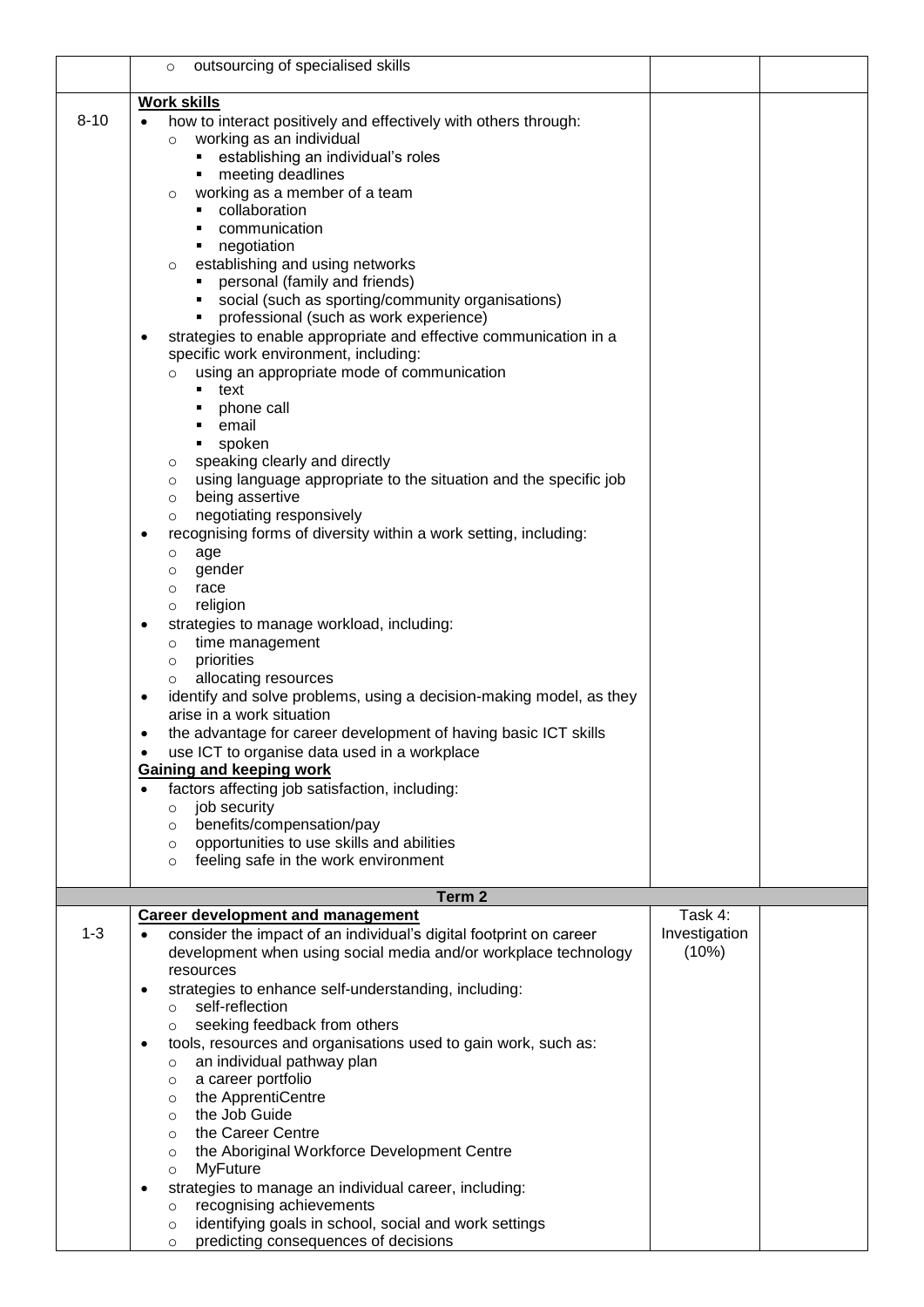|          | investigate career choices<br>$\bullet$                                                                       |                |  |
|----------|---------------------------------------------------------------------------------------------------------------|----------------|--|
|          | create/review own individual pathway plan<br>٠                                                                |                |  |
|          | create/review own resume                                                                                      |                |  |
|          |                                                                                                               |                |  |
|          | <b>Gaining and keeping work</b>                                                                               | Task 5:        |  |
| $4 - 5$  | how to embed your skills in your job application                                                              | Individual     |  |
|          | methods of responding to a job opportunity, including:<br>$\bullet$                                           | pathway        |  |
|          | online applications<br>$\circ$                                                                                | plan/career    |  |
|          | written applications<br>$\circ$                                                                               | portfolio (5%) |  |
|          | verbal applications<br>$\circ$                                                                                |                |  |
|          | the need to connect and work with others in the workplace<br>٠                                                |                |  |
|          | <b>Career development and management</b>                                                                      |                |  |
|          | understanding the changing nature of life and work roles<br>$\bullet$                                         |                |  |
|          | the value of risk-taking in career development<br>$\bullet$                                                   |                |  |
|          | the value of positive thinking on career development<br>$\bullet$                                             |                |  |
|          | the effects of the global marketplace on personal career<br>$\bullet$                                         |                |  |
|          | development, including:                                                                                       |                |  |
|          | wider access to local and international job opportunities<br>$\circ$                                          |                |  |
|          | increased reliance on technology<br>$\circ$                                                                   |                |  |
|          |                                                                                                               |                |  |
| $6 - 7$  | <b>Entrepreneurial behaviours</b>                                                                             |                |  |
|          | the concept of initiative<br>$\bullet$                                                                        |                |  |
|          | benefits of using initiative in the workplace, including:<br>$\bullet$                                        |                |  |
|          | increased empowerment and recognition<br>$\circ$                                                              |                |  |
|          | increased efficiency<br>$\circ$                                                                               |                |  |
|          | the benefits of using initiative to create work opportunities<br>$\bullet$                                    |                |  |
|          | the concept of innovation<br>$\bullet$                                                                        |                |  |
|          | identify examples of innovation in business, including establishing<br>$\bullet$<br>new businesses            |                |  |
|          |                                                                                                               |                |  |
|          | innovation, starting own businesses and creating new products<br>$\bullet$                                    |                |  |
|          | the concept of personal risk-taking in the workplace, such as, giving<br>$\bullet$<br>an opinion in a meeting |                |  |
|          | the value of taking appropriate personal risks in the workplace, such<br>$\bullet$                            |                |  |
|          | as, being recognised for contributions by superiors                                                           |                |  |
|          | <b>START UNIT TWO</b>                                                                                         | Task 6:        |  |
| $8 - 10$ |                                                                                                               | Investigation  |  |
|          | Introduction to the unit                                                                                      | (10%)          |  |
|          |                                                                                                               |                |  |
|          | Learning to learn                                                                                             |                |  |
|          | the concept of learning styles<br>$\bullet$                                                                   |                |  |
|          | features of different learning styles<br>$\bullet$                                                            |                |  |
|          | recognise own preferred learning style<br>$\bullet$                                                           |                |  |
|          | enhancing ability to learn using own learning style<br>$\bullet$                                              |                |  |
|          | use personal values, likes and dislikes and strengths and<br>$\bullet$                                        |                |  |
|          | weaknesses, to assist in making job choices                                                                   |                |  |
|          | consider the range of individual career options linked to own<br>$\bullet$                                    |                |  |
|          | personal profile                                                                                              |                |  |
|          | the concept that learning experiences can increase career<br>$\bullet$                                        |                |  |
|          | development opportunities and success                                                                         |                |  |
|          |                                                                                                               |                |  |
|          | <b>END OF SEMESTER 1</b>                                                                                      |                |  |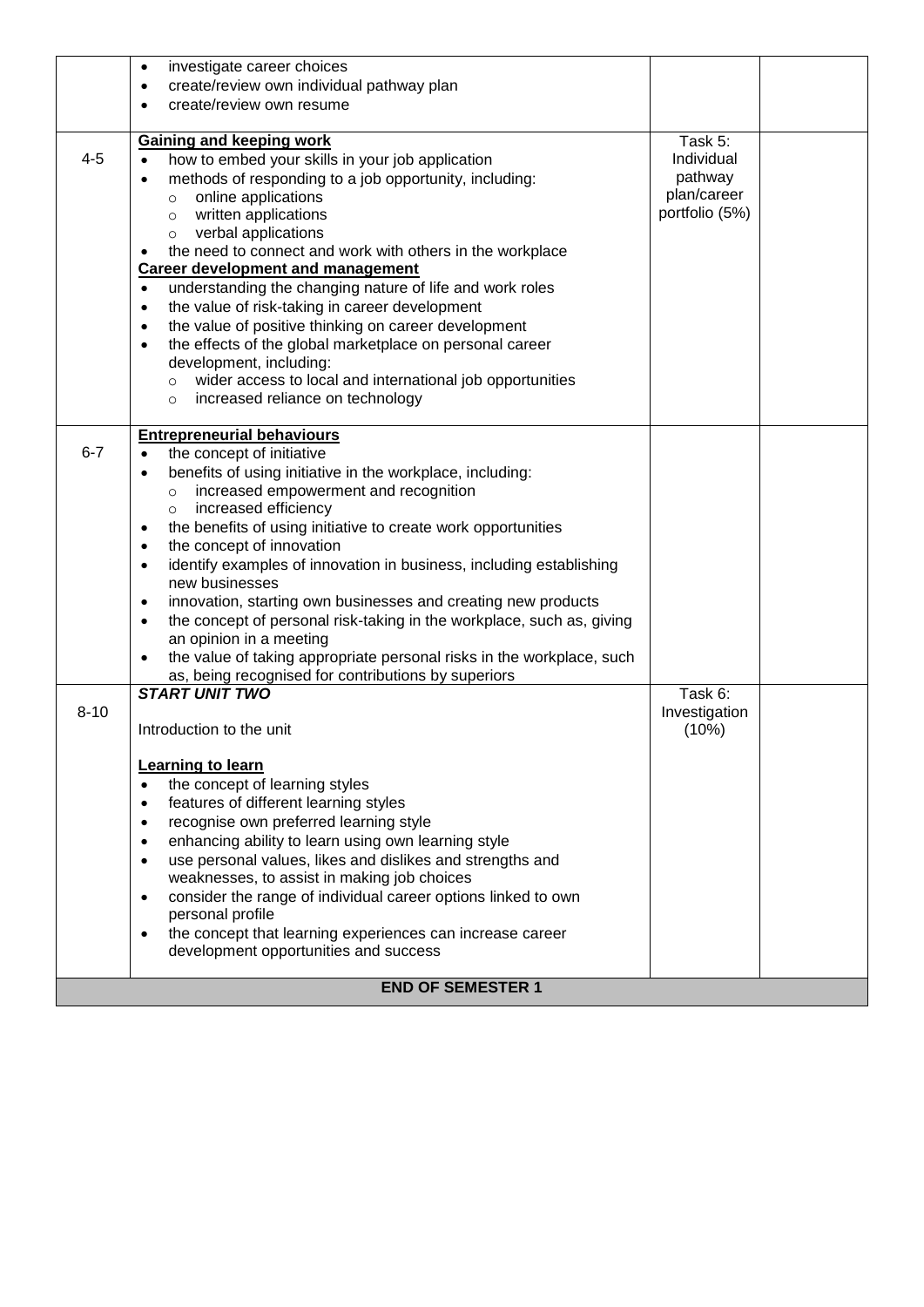| Week     | Topics/Syllabus                                                                                                               | Assessment   | Resources |
|----------|-------------------------------------------------------------------------------------------------------------------------------|--------------|-----------|
|          | Term <sub>3</sub>                                                                                                             |              |           |
|          | The nature of work                                                                                                            | Task 7:      |           |
| $1 - 3$  | the purpose and content of the National Employment Standards<br>$\bullet$                                                     | Response     |           |
|          | strategies employers use to provide satisfying workplaces,<br>$\bullet$                                                       | (5%)         |           |
|          | including:                                                                                                                    |              |           |
|          | providing training and career progression for employees<br>$\circ$                                                            |              |           |
|          | providing a safe and healthy environment<br>$\Omega$                                                                          |              |           |
|          | providing employee benefits and incentives<br>$\Omega$                                                                        |              |           |
|          | <b>Work skills</b>                                                                                                            |              |           |
|          | the importance of work health and safety (WHS) in the workplace                                                               |              |           |
|          | employers expectations of employees to work in a safe way,<br>٠                                                               |              |           |
|          | including completion of the WorkSafe SmartMove General module                                                                 |              |           |
|          |                                                                                                                               |              |           |
|          | <b>Entrepreneurial behaviours</b>                                                                                             |              |           |
| $4 - 5$  | identify and solve problems within the workplace, including:                                                                  |              |           |
|          | recognising and taking responsibility for predictable routine<br>$\Omega$                                                     |              |           |
|          | problems                                                                                                                      |              |           |
|          | recognising when to notify others                                                                                             |              |           |
|          | create and innovate solutions to solve problems using strategies,                                                             |              |           |
|          | such as:                                                                                                                      |              |           |
|          | inventing new ideas by adapting existing ideas from other<br>$\circ$                                                          |              |           |
|          | contexts                                                                                                                      |              |           |
|          | recognising the potential of a new idea proposed by someone<br>$\circ$<br>else                                                |              |           |
|          | <b>Career development and management</b>                                                                                      |              |           |
|          | the concept of work/life balance<br>$\bullet$                                                                                 |              |           |
|          | the concepts or career progression and career development<br>٠                                                                |              |           |
|          | explore career progression within your preferred pathway<br>$\bullet$                                                         |              |           |
|          | the need for an individual's personal profile to align with their career<br>٠                                                 |              |           |
|          | direction                                                                                                                     |              |           |
|          |                                                                                                                               |              |           |
|          | <b>Gaining and keeping work</b>                                                                                               | Task 8:      |           |
| $6 - 10$ | the importance of self-promotion in gaining and keeping work<br>$\bullet$                                                     | Production   |           |
|          | appropriate self-promotion techniques, including:<br>٠                                                                        | /Performance |           |
|          | developing a personal statement/profile<br>$\circ$                                                                            | (15%)        |           |
|          | building and maintaining a positive image<br>$\circ$                                                                          |              |           |
|          | promoting personal achievements<br>$\circ$                                                                                    |              |           |
|          | creating and maintaining a positive online image/digital footprint<br>$\circ$                                                 |              |           |
|          | using networks<br>$\circ$                                                                                                     |              |           |
|          | physical (social and professional)                                                                                            |              |           |
|          | online (blogs and tweets)<br>٠                                                                                                |              |           |
|          | capabilities that are essential for an entry-level job, including:<br>$\bullet$<br>time management (for example, punctuality) |              |           |
|          | O<br>interpersonal skills (such as positive attitude, empathy,                                                                |              |           |
|          | $\circ$<br>tolerance,)                                                                                                        |              |           |
|          | personal attributes (such as honesty, reliability, loyalty,<br>$\circ$                                                        |              |           |
|          | trustworthiness)                                                                                                              |              |           |
|          | types of job interviews, including:<br>$\bullet$                                                                              |              |           |
|          | telephone<br>$\circ$                                                                                                          |              |           |
|          | panel<br>$\circ$                                                                                                              |              |           |
|          | individual<br>$\circ$                                                                                                         |              |           |
|          | group<br>$\circ$                                                                                                              |              |           |
|          | techniques for addressing selection criteria and interview questions,<br>٠                                                    |              |           |
|          | such as:                                                                                                                      |              |           |
|          | SAO (situation, action, outcome)<br>$\circ$                                                                                   |              |           |
|          | STAR (situation, task, action, result)<br>$\circ$                                                                             |              |           |
|          | Term 4                                                                                                                        |              |           |
|          | <b>Work skills</b>                                                                                                            | Task 9:      |           |
| $1 - 3$  | considerations when communicating in the workplace, including                                                                 | Individual   |           |
|          | variations in:                                                                                                                | Pathway      |           |
|          | content<br>$\circ$                                                                                                            | Plan/Career  |           |
|          | tone<br>$\circ$                                                                                                               |              |           |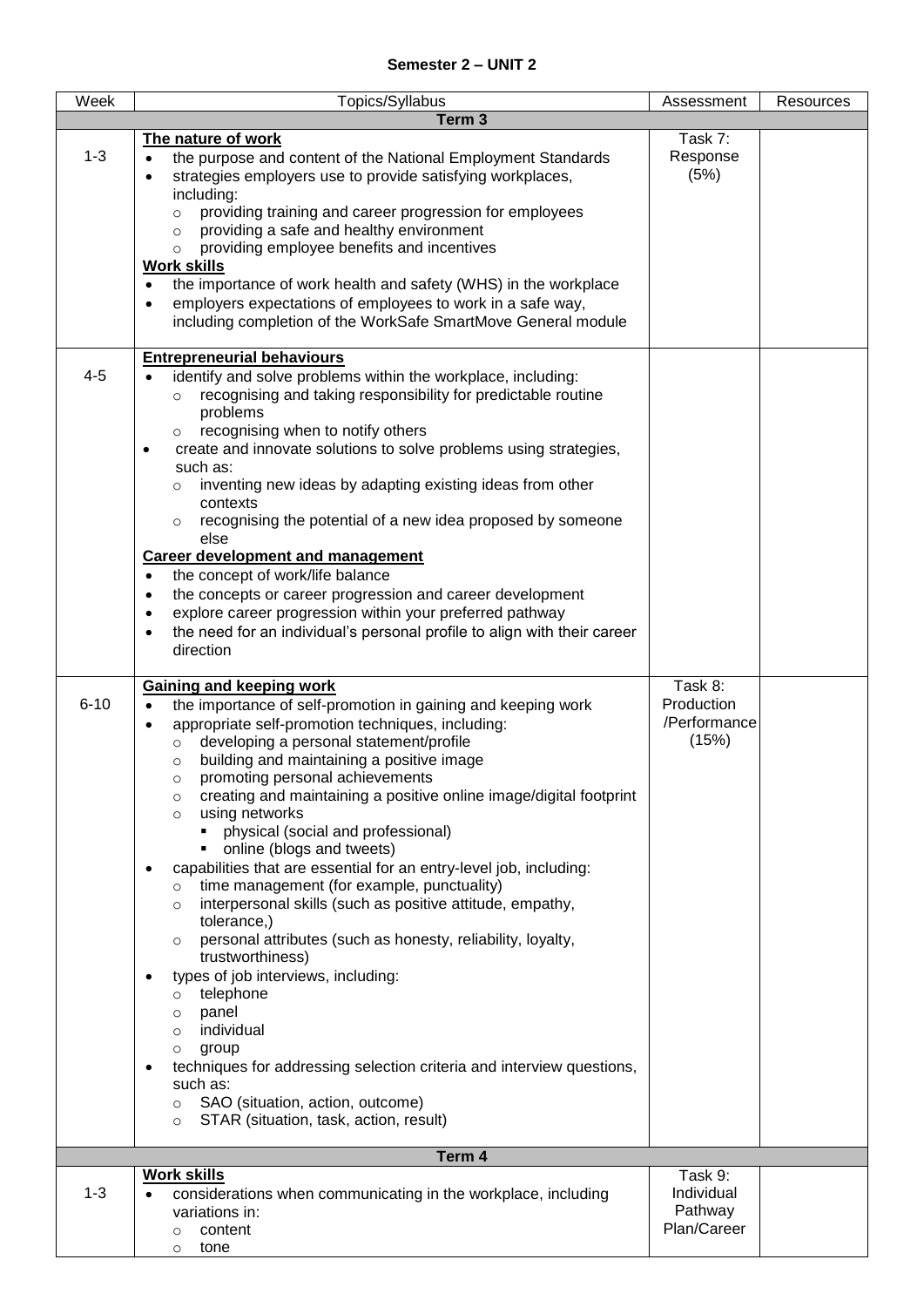|         | vocabulary<br>$\circ$                                                       | Portfolio       |  |
|---------|-----------------------------------------------------------------------------|-----------------|--|
|         | audience<br>$\Omega$                                                        | (15%)           |  |
|         | Gaining and keeping work                                                    |                 |  |
|         | ways of demonstrating responsibility for own personal learning,             |                 |  |
|         | including:                                                                  |                 |  |
|         | ensuring skills and knowledge are up to date<br>$\circ$                     |                 |  |
|         | identifying future knowledge requirements in order to stay<br>$\circ$       |                 |  |
|         | competitive                                                                 |                 |  |
|         | engaging in formal and informal learning experiences<br>$\circ$             |                 |  |
|         | workplace changes that have consequences for entry-level jobs,<br>$\bullet$ |                 |  |
|         | including:                                                                  |                 |  |
|         | more team-based and collaborative work environments<br>$\circ$              |                 |  |
|         | increased need for social skills in a work environment<br>$\Omega$          |                 |  |
|         | increased need for technological competence<br>$\circ$                      |                 |  |
|         | reduced dependence on geographical location (for example,<br>$\circ$        |                 |  |
|         | more mobile work environments, FIFO)                                        |                 |  |
|         | features of employment contracts, including:<br>$\bullet$                   |                 |  |
|         | position<br>$\circ$                                                         |                 |  |
|         | employment status<br>$\circ$<br>probationary period                         |                 |  |
|         | $\circ$<br>relevant award<br>$\circ$                                        |                 |  |
|         | remuneration package<br>$\circ$                                             |                 |  |
|         | hours of work<br>$\bigcap$                                                  |                 |  |
|         | <b>Career development and management</b>                                    |                 |  |
|         | review and update of own individual pathway plan and resume<br>$\bullet$    |                 |  |
|         | create/review own career portfolio<br>$\bullet$                             |                 |  |
|         |                                                                             |                 |  |
| $4 - 5$ | The nature of work                                                          | <b>Task 10:</b> |  |
|         | the concept of globalisation<br>$\bullet$                                   | Response        |  |
|         | the impact of global trends on the workforce, including:<br>$\bullet$       | (5%)            |  |
|         | social                                                                      |                 |  |
|         | $\circ$                                                                     |                 |  |
|         | cultural<br>$\Omega$                                                        |                 |  |
|         | technological<br>$\circ$                                                    |                 |  |
|         |                                                                             |                 |  |
|         | <b>END OF SEMESTER 2</b>                                                    |                 |  |
|         |                                                                             |                 |  |